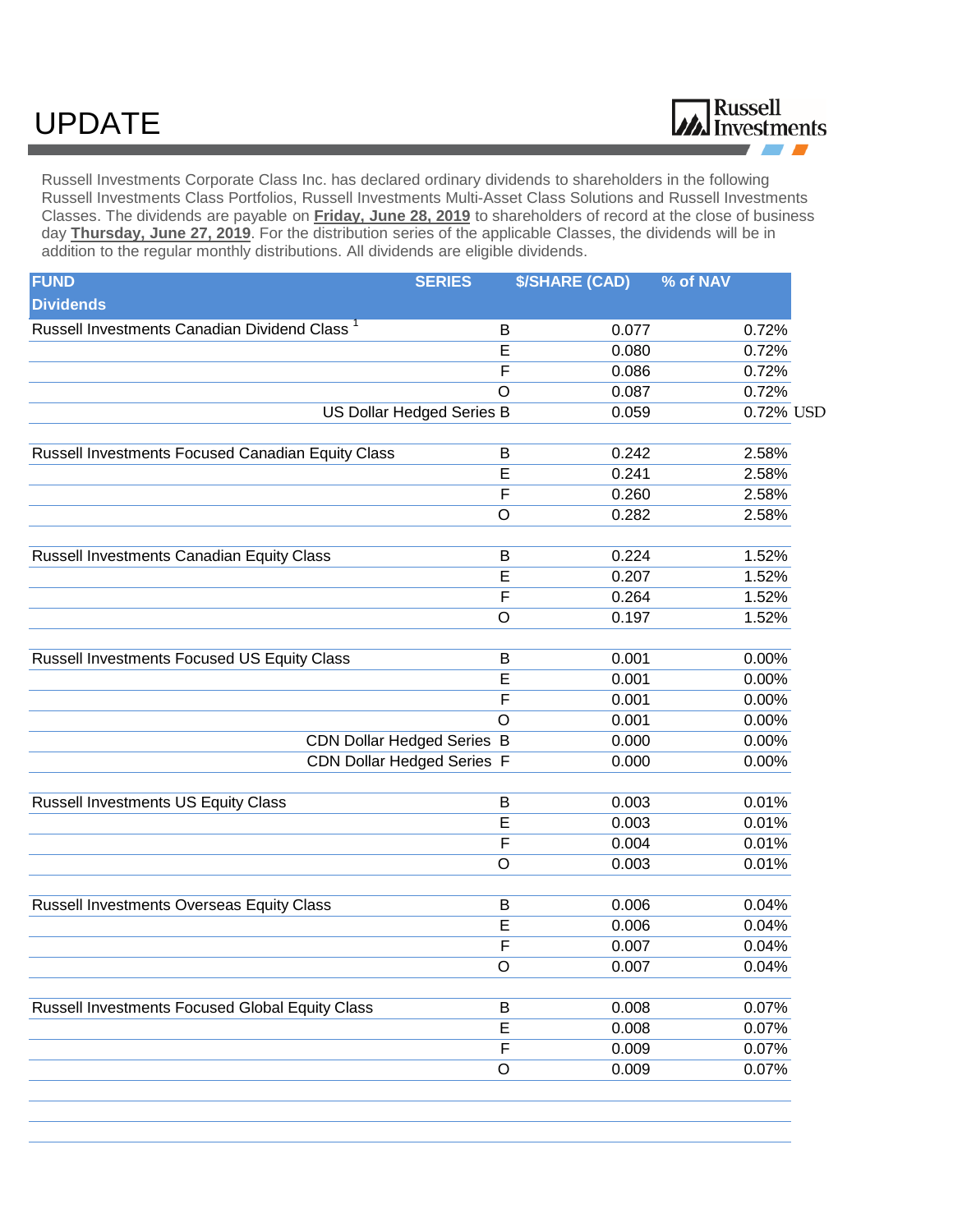| <b>FUND</b>                                        | <b>SERIES</b>               | <b>\$/SHARE (CAD)</b> | % of NAV  |
|----------------------------------------------------|-----------------------------|-----------------------|-----------|
| <b>Dividends</b>                                   |                             |                       |           |
| <b>Russell Investments Global Equity Class</b>     | В                           | 0.023                 | 0.11%     |
|                                                    | E                           | 0.025                 | 0.11%     |
|                                                    | $\overline{F}$              | 0.027                 | 0.11%     |
|                                                    | O                           | 0.024                 | 0.11%     |
| Russell Investments Global Smaller Companies Class |                             | 0.015                 | 0.12%     |
|                                                    | B<br>E                      | 0.015                 | 0.12%     |
|                                                    |                             |                       |           |
|                                                    | $\overline{F}$              | 0.016                 | 0.12%     |
|                                                    | O                           | 0.017                 | 0.12%     |
| Russell Investments Global Infrastructure Class    | B                           | 0.061                 | 0.55%     |
|                                                    | E                           | 0.061                 | 0.55%     |
|                                                    | $\mathsf{F}$                | 0.064                 | 0.55%     |
|                                                    | O                           | 0.066                 | 0.55%     |
| Russell Investments Conservative Income Class      | B                           | 0.022                 | 0.21%     |
|                                                    |                             |                       |           |
|                                                    | $B-5$                       | 0.130                 | 0.21%     |
|                                                    | E                           | 0.022                 | 0.21%     |
|                                                    | $E-5$                       | 0.019                 | 0.21%     |
|                                                    | F                           | 0.024                 | 0.21%     |
|                                                    | $F-5$                       | 0.141                 | 0.21%     |
|                                                    | $\circ$                     | 0.023                 | 0.21%     |
| Russell Investments Income Essentials Class        | B                           | 0.044                 | 0.28%     |
|                                                    | $B-5$                       | 0.196                 | 0.28%     |
|                                                    | $B-6$                       | 0.175                 | 0.28%     |
|                                                    | $B-7$                       | 0.157                 | 0.28%     |
|                                                    | E                           | 0.042                 | 0.28%     |
|                                                    | $E-5$                       | 0.027                 | 0.28%     |
|                                                    | $E-6$                       | 0.024                 | 0.28%     |
|                                                    | $E-7$                       | 0.022                 | 0.28%     |
|                                                    | F                           | 0.050                 | 0.28%     |
|                                                    | $F-5$                       | 0.221                 | 0.28%     |
|                                                    | $F-6$                       | 0.199                 | 0.28%     |
|                                                    | $F-7$                       | 0.177                 | 0.28%     |
|                                                    | $\circ$                     | 0.040                 | 0.28%     |
|                                                    | $O-7$                       | 0.179                 | 0.28%     |
|                                                    | US Dollar Hedged Series B-5 | 0.020                 | 0.28% USD |
|                                                    | US Dollar Hedged Series F-5 | 0.022                 | 0.28% USD |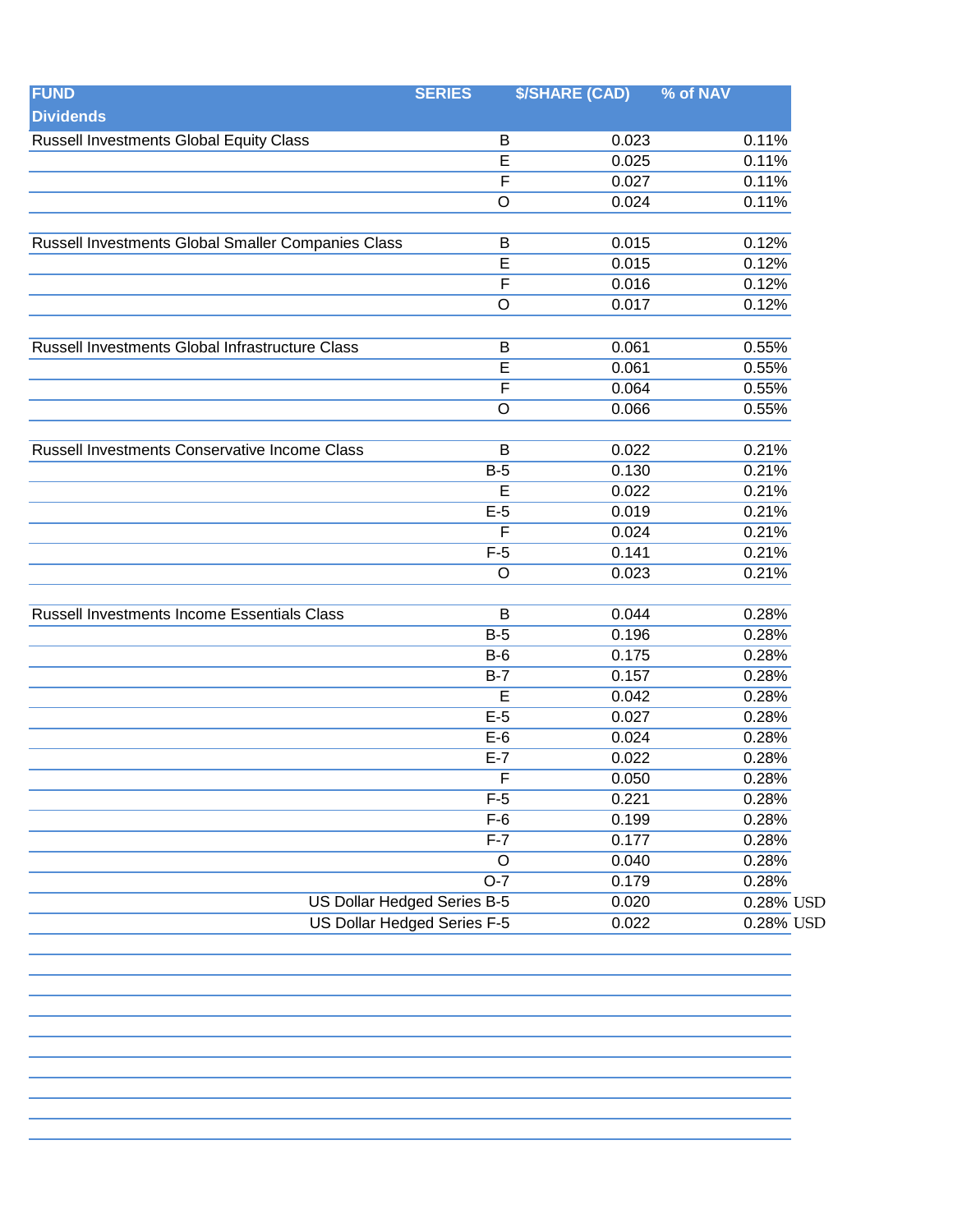| <b>FUND</b>                                          | <b>SERIES</b>                | <b>\$/SHARE (CAD)</b> | % of NAV       |
|------------------------------------------------------|------------------------------|-----------------------|----------------|
| <b>Dividends</b>                                     |                              |                       |                |
| Russell Investments Diversified Monthly Income Class | B                            | 0.067                 | 0.38%          |
|                                                      | $B-5$                        | 0.294                 | 0.38%          |
|                                                      | $B-7$                        | 0.236                 | 0.38%          |
|                                                      | E                            | 0.064                 | 0.38%          |
|                                                      | $E-5$                        | 0.040                 | 0.38%          |
|                                                      | $E-7$                        | 0.033                 | 0.38%          |
|                                                      | F                            | 0.075                 | 0.38%          |
|                                                      | $F-5$                        | 0.335                 | 0.38%          |
|                                                      | $F-7$                        | 0.266                 | 0.38%          |
|                                                      | $\circ$                      | 0.059                 | 0.38%          |
|                                                      | $O-7$                        | 0.274                 | 0.38%          |
| US Dollar Hedged Series B-5                          |                              | 0.031                 | 0.38% USD      |
| <b>US Dollar Hedged Series F-5</b>                   |                              | 0.032                 | 0.38% USD      |
|                                                      |                              |                       |                |
| <b>Russell Investments Balanced Class</b>            | B<br>$B-6$                   | 0.056<br>0.221        | 0.37%<br>0.37% |
|                                                      |                              | 0.048                 |                |
|                                                      | E<br>$\overline{\mathsf{F}}$ | 0.065                 | 0.37%<br>0.37% |
|                                                      | $F-6$                        | 0.254                 | 0.37%          |
|                                                      | $\circ$                      | 0.042                 | 0.37%          |
|                                                      |                              |                       |                |
| Russell Investments Balanced Growth Class            | B                            | 0.066                 | 0.43%          |
|                                                      | $B-7$                        | 0.234                 | 0.43%          |
|                                                      | E                            | 0.057                 | 0.43%          |
|                                                      | F                            | 0.077                 | 0.43%          |
|                                                      | $F-2$                        | 0.047                 | 0.43%          |
|                                                      | $F-7$                        | 0.275                 | 0.43%          |
|                                                      | $\circ$                      | 0.049                 | 0.43%          |
| Russell Investments Long-Term Growth Class           | B                            | 0.106                 | 0.62%          |
|                                                      | E                            | 0.093                 | 0.62%          |
|                                                      | $\overline{F}$               | 0.122                 | 0.62%          |
|                                                      | $\circ$                      | 0.073                 | 0.62%          |
|                                                      |                              |                       |                |
| Multi-Asset Income Strategy Class                    | B                            | 0.013                 | 0.10%          |
|                                                      | $B-5$                        | 0.065                 | 0.10%          |
|                                                      | E                            | 0.013                 | 0.10%          |
|                                                      | F                            | 0.014                 | 0.10%          |
|                                                      | $F-5$                        | 0.072                 | 0.10%          |
|                                                      | $\circ$                      | 0.011                 | 0.10%          |
|                                                      | $O-7$                        | 0.009                 | 0.10%          |
|                                                      |                              |                       |                |
|                                                      |                              |                       |                |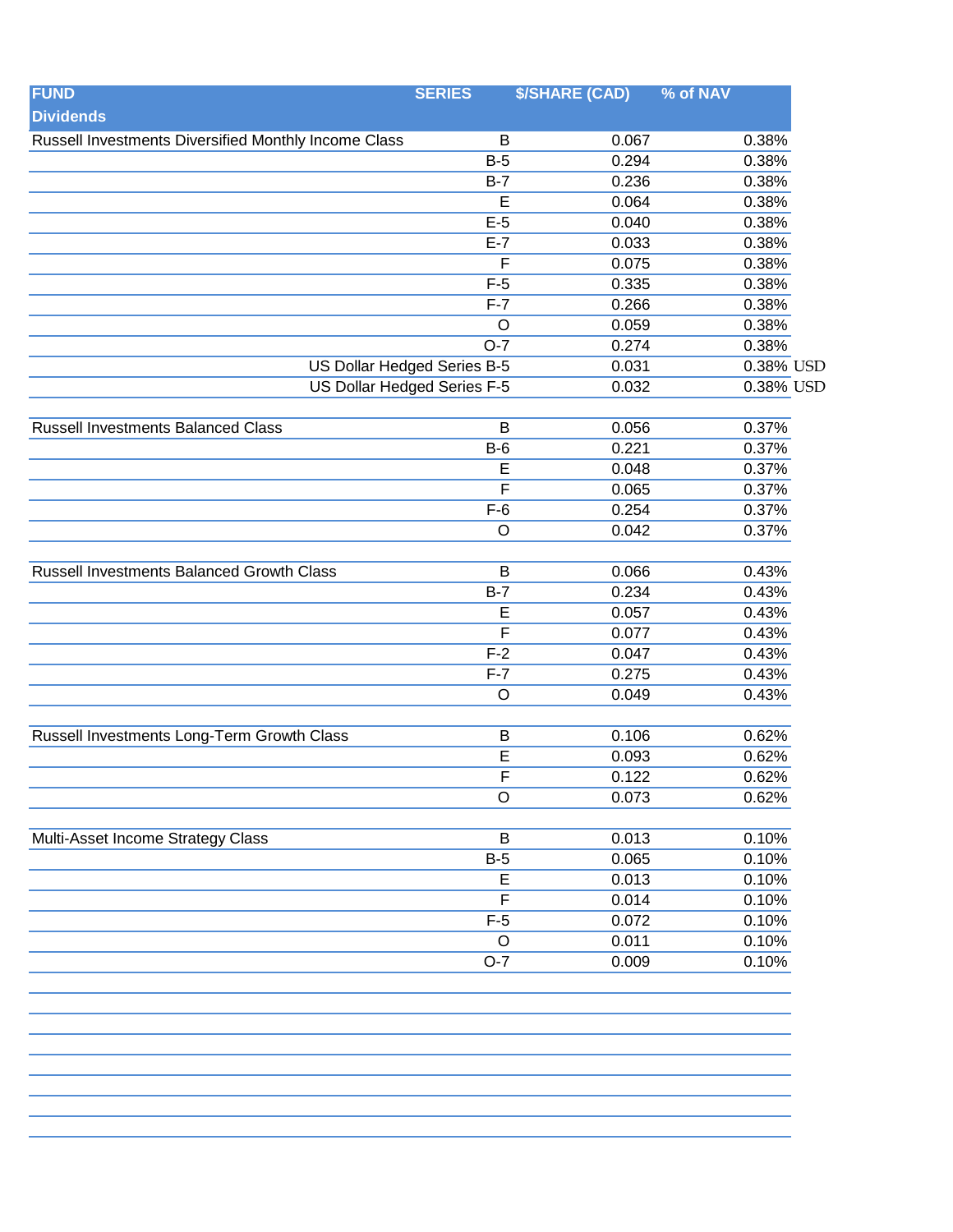| <b>FUND</b>                                | <b>SERIES</b>           | <b>\$/SHARE (CAD)</b> | % of NAV |
|--------------------------------------------|-------------------------|-----------------------|----------|
| <b>Dividends</b>                           |                         |                       |          |
| Multi-Asset Growth & Income Strategy Class | B                       | 0.015                 | 0.11%    |
|                                            | $B-5$                   | 0.070                 | 0.11%    |
|                                            | $B-6$                   | 0.063                 | 0.11%    |
|                                            | $B-7$                   | 0.058                 | 0.11%    |
|                                            | $\overline{E}$          | 0.015                 | 0.11%    |
|                                            | $E-5$                   | 0.072                 | 0.11%    |
|                                            | $E-6$                   | 0.066                 | 0.11%    |
|                                            | $E-7$                   | 0.059                 | 0.11%    |
|                                            | $\overline{\mathsf{F}}$ | 0.016                 | 0.11%    |
|                                            | $F-5$                   | 0.078                 | 0.11%    |
|                                            | $F-6$                   | 0.071                 | 0.11%    |
|                                            | $F-7$                   | 0.064                 | 0.11%    |
|                                            | $\overline{O}$          | 0.017                 | 0.11%    |
|                                            | $O-7$                   | 0.072                 | 0.11%    |
|                                            |                         |                       |          |
| Multi-Asset Growth Strategy Class          | $\sf B$                 | 0.054                 | 0.30%    |
|                                            | $B-5$                   | 0.028                 | 0.30%    |
|                                            | $\overline{E}$          | 0.047                 | 0.30%    |
|                                            | $\overline{\mathsf{F}}$ | 0.063                 | 0.30%    |
|                                            | $F-5$                   | 0.030                 | 0.30%    |
|                                            | $\overline{O}$          | 0.035                 | 0.30%    |
|                                            |                         |                       |          |
|                                            |                         |                       |          |
|                                            |                         |                       |          |
|                                            |                         |                       |          |
|                                            |                         |                       |          |
|                                            |                         |                       |          |
|                                            |                         |                       |          |
|                                            |                         |                       |          |
|                                            |                         |                       |          |
|                                            |                         |                       |          |
|                                            |                         |                       |          |
|                                            |                         |                       |          |
|                                            |                         |                       |          |
|                                            |                         |                       |          |
|                                            |                         |                       |          |
|                                            |                         |                       |          |
|                                            |                         |                       |          |
|                                            |                         |                       |          |
|                                            |                         |                       |          |
|                                            |                         |                       |          |
|                                            |                         |                       |          |
|                                            |                         |                       |          |